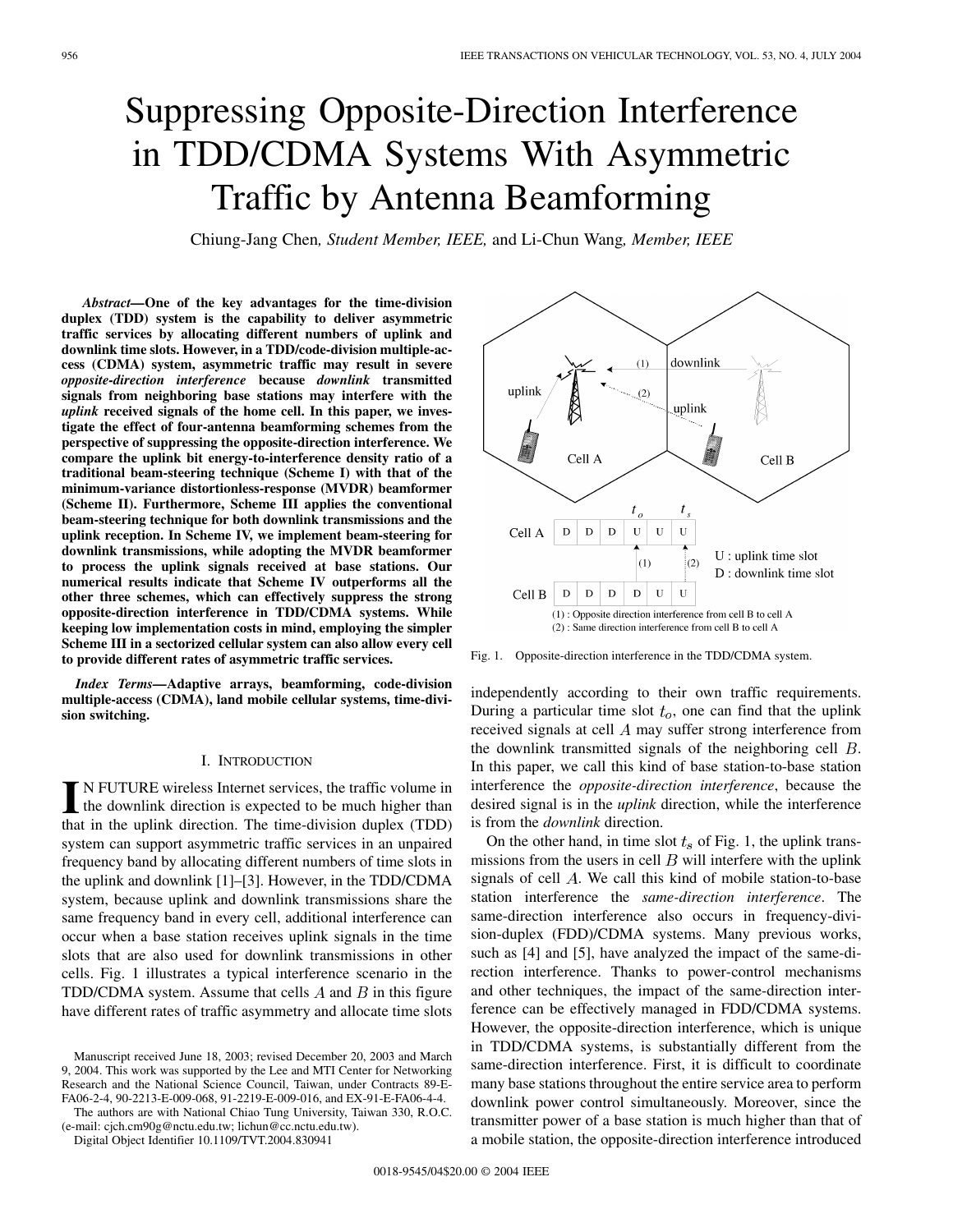by the neighboring base stations will severely degrade the quality of uplink signals transmitted from a mobile station [\[6](#page-11-0)]–[\[8\]](#page-11-0).

In this paper, we focus on the uplink performance of TDD/CDMA systems. Traditionally, to avoid the opposite-direction interference in TDD/CDMA systems, we usually use different frequency carriers among adjacent cells. Obviously, this approach sacrifices frequency reuse efficiency. To use the same frequency carriers in every TDD/CDMA cell, one possible solution to avoid the opposite-direction interference is to restrict all the neighboring cells to adopting the same slot-allocation pattern [\[9](#page-11-0)], i.e., all the assignments for either uplink or downlink transmissions in every time slot are the same. However, this approach implies that all cells will be forced to adopt the same rate of traffic asymmetry in the entire system, which obviously is not a very practical restriction. The key to relax this restriction is to overcome the opposite-direction interference in the TDD/CDMA system.

In the literature, there are two research directions to avoid the opposite-direction interference. The first research direction is from the perspective of channel-assignment techniques, such as [\[3](#page-11-0)] and [\[8](#page-11-0)]. In [[3\]](#page-11-0), Haas and McLaughlin proposed a dynamic channel-assignment algorithm to reduce the occurrence of the opposite-direction interference due to asymmetric traffic. However, the authors in [[8\]](#page-11-0) concluded that it may be difficult to achieve the optimal time-slot allocation in an environment with multiple TDD/CDMA cells. Another research direction to alleviate the impact of the opposite-direction interference in TDD/CDMA systems is to apply advanced antenna techniques  $[2]$  $[2]$ ,  $[10]$  $[10]$ – $[12]$  $[12]$ . The authors in  $[2]$  $[2]$  and those in  $[10]$  $[10]$  proposed to adopt sector antennas combined with time-slot allocation methods to suppress the opposite-direction interference for the TDD/CDMA system and for the TDD/time-division mutliple-access (TDMA) system, respectively. In [[11\]](#page-11-0), Choi and Murch suggested to employ a pre-RAKE transmitter to improve the downlink performance of the TDD/CDMA system and apply spatial diversity to improve the uplink performance. In [\[12](#page-11-0)], a joint space–time detection technique was presented to improve the uplink performance of the TD-SCDMA system.

Compared with other categories of smart antenna technology, beamforming is known for its capability of suppressing strong interference [\[20](#page-11-0)], [[21\]](#page-11-0). In addition, beamforming can easily exploit the reciprocity of TDD channels to leverage the benefit of joint downlink and uplink beamforming. Thus, beamforming is a promising technology in resolving the opposite-direction interference of TDD/CDMA systems. The application of beamforming technique in FDD/CDMA systems has been studied extensively [\[13](#page-11-0)]–[[15\]](#page-11-0). To our knowledge, in the context of the TDD/CDMA system with consideration of asymmetric traffic, the performance improvements by adopting antenna beamforming techniques have not been fully studied in the literature yet. The goal of this paper is, from a system perspective of the TDD/CDMA cellular network, to investigate how to effectively apply antenna beamforming techniques to suppress the opposite-direction interference. To this end, we evaluate two types of antenna beamformers: the conventional beam-steering technique and the minimum-variance distortionless-response (MVDR) beamformer. We will

derive the received bit energy-to-interference density ratio<sup>1</sup> of TDD/CDMA signals in the presence of opposite-direction interference and evaluate how these two antenna beamforming techniques can improve the performance.

In addition, we exploit the channel reciprocity of TDD systems and propose to incorporate downlink transmitting beamforming at base stations. Although downlink transmitting beamforming can significantly enhance the downlink capacity of a cellular system [[15\]](#page-11-0), [[16\]](#page-11-0), it is still a challenging task to implement the optimal downlink beamforming solution. Specifically, the optimal downlink beamforming solution requires sophisticated calculations for the beamformer weights of all users and the transmission power levels of all base stations in the entire network [[15\]](#page-11-0), [[16\]](#page-11-0). In order to get insight into how to leverage the synergy of combining transmitting and receiving beamforming, we adopt a simpler downlink beam-steering technique in this paper. We believe that the concept of simultaneously using transmitting and receiving beamformers is new in the TDD/CDMA system because the synergy of combining the downlink transmitting and uplink receiving beamforming has not been fully investigated from a system perspective, i.e., from the angle of suppressing the opposite-direction interference.

In summary, the ultimate goal of this paper is to examine if every cell in the TDD/CDMA system is allowed to provide asymmetric traffic services with greater flexibility, but without suffering the opposite-direction interference. It is noteworthy that, in this paper, we assume that the rates of traffic asymmetry of all cells are different from each other. We will investigate the effect of the following four-antenna beamforming schemes:

- Scheme I: uplink receiving beam-steering method is employed at base stations;
- Scheme II: uplink receiving MVDR beamformer is employed at base stations;
- Scheme III: beam-steering method is jointly applied in both the downlink transmission and uplink reception at all base stations;
- Scheme IV: downlink transmitting beam-steering and the uplink receiving MVDR beamformer are jointly employed at all base stations.

The rest of this paper is organized as follows. In Section II, we formulate and analyze the issue of the opposite-direction interference in the TDD/CDMA cellular system. In Section III, we derive the uplink bit energy-to-interference density ratio for Schemes I and II. In Section IV, we extend our analysis to incorporate downlink transmitting beamforming (Schemes III and IV). Section V shows the numerical results of the four aforementioned beamforming schemes. In Section VI, we provide our concluding remarks.

## II. SYSTEM MODEL

In this paper, we consider a TDD/CDMA cellular system with seven cells, as shown in Fig. 2, where the home cell is

<sup>1</sup>The bit energy-to-interference density ratio could be more accurately expressed as the bit energy-to-interference-plus-noise density ratio. For ease of presentation, we will use the former term throughput the paper.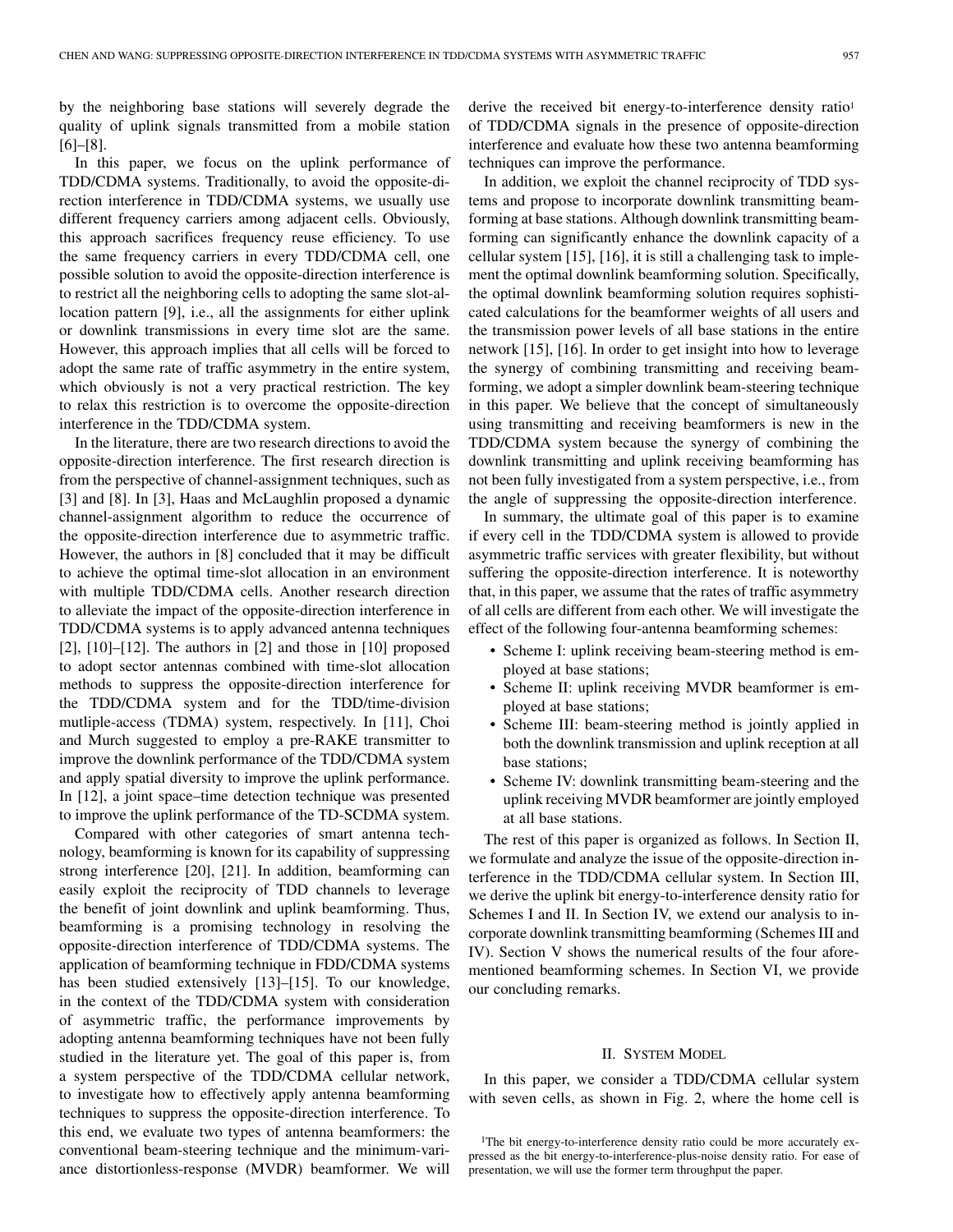indexed with  $k = 0$  and six adjacent cells are labeled from 1 to 6. Assume that cell 0 in the center is in the uplink mode during a particular time slot  $t_o$ . Let  $\mathcal{B}_{od}$  and  $\mathcal{B}_{sd}$  denote the set of the neighboring cells during time slot  $t_o$  operating in the downlink mode and those operating in the uplink mode, respectively. Fig. 2 illustrates an example with  $\mathcal{B}_{od} = \{2, 4, 6\}$ and  $\mathcal{B}_{sd} = \{1, 3, 5\}$ . In this example, downlink transmissions of cells 2, 4, and 6 will cause the opposite-direction interference (i.e., the base station-to-base station interference) to the uplink receiving signals of cell 0, while cells 1, 3, and 5 result in the same-direction interference (i.e., the mobile stations-to-base station interference).

In our model, we consider propagation loss and log-normal distributed shadowing. Then, the link gain  $G(r, \alpha)$  between the transmitter and receiver is described as

$$
G(r,\alpha) = \kappa_0 r^{-m} 10^{\alpha/10} \tag{1}
$$

where r is the propagation distance,  $\kappa_0$  is a constant, m is the path-loss exponent, and  $\alpha$  is a normal distributed random variable with zero mean and standard deviation of  $\sigma$  dB. Let  $P_T$  be the total transmit power of a base station and  $d_k$  the distance from cell  $k$  ( $k \in \mathcal{B}_{\text{od}}$ ) to the home cell. Then, the total opposite-direction interference introduced by the adjacent cells is equal to

$$
I_{\text{od}} = \sum_{k \in \mathcal{B}_{\text{od}}} P_T G(d_k, \alpha_k). \tag{2}
$$

Assume that uplink power control is ideally executed so that the received signal power of each mobile user is maintained at a constant level  $P_r$  at base stations. Then, the same-direction interference introduced by mobile  $i_k$  of  $\mathcal{B}_{sd}$  ( $k \in \mathcal{B}_{sd}$ ) is equal to

$$
I_{i_k} = \frac{P_r G(r_0, \alpha_0)}{G(r_{i_k}, \alpha_{i_k})}
$$
  
= 
$$
P_r \left(\frac{r_{i_k}}{r_0}\right)^m 10^{(\alpha_0 - \alpha_{i_k})/10}
$$
 (3)

where  $r_0$  and  $r_{i_k}$  are the distance from mobile  $i_k$  of  $\mathcal{B}_{sd}$  to cell 0 and that to cell  $k$  ( $k \in \mathcal{B}_{sd}$ ), respectively. For ease of notation, let

$$
\beta_{i_k} = \left(\frac{r_{i_k}}{r_0}\right)^m 10^{(\alpha_0 - \alpha_{i_k})/10}.
$$
 (4)

Note that the term  $\alpha_0 - \alpha_{i_k}$  in (4) can be represented by another normal distributed random variable with a modified stan-dard deviation [[4\]](#page-11-0). Let  $N_k$  denote the number of mobile users in cell  $k$  ( $k \in \mathcal{B}_{sd}$ ) that are in their uplink transmission cycles during a particular time slot  $t_o$ . Then, from (3) and (4), the total same-direction interference introduced by adjacent cells can be expressed by

 $\ddot{x}$ 

$$
I_{\rm sd} = \sum_{k \in \mathcal{B}_{\rm sd}} \sum_{i_k=1}^{N_k} I_{i_k}
$$
  
= 
$$
\sum_{k \in \mathcal{B}_{\rm sd}} \sum_{i_k=1}^{N_k} P_r \beta_{i_k}.
$$
 (5)



Fig. 2. Example to illustrate the interference scenario in the TDD/CDMA system, where  $B_{od}$  = 2, 4, 6 represents the set of the neighboring cells generating the opposite-direction interference and  $B_{\rm sd} = 1, 3, 5$  represents the cells generating the same-direction interference.

In addition to the opposite- and same-direction interfering signals, there still exists the intracell interference in the TDD/CDMA system, denoted as  $I_{\text{ic}}$ . Since power control is assumed to be ideal, the received signal power of all users in a cell will be maintained at a constant level  $P_r$ . Thus,  $I_{ic}$  can be expressed as

$$
I_{\rm ic} = P_r (N_0 - 1) \tag{6}
$$

where  $N_0$  is the number of mobile users in the home cell that are transmitting uplink signals in time slot  $t<sub>o</sub>$ . Thus, based on the definitions of  $I_{\rm od}$ ,  $I_{\rm sd}$ , and  $I_{\rm ic}$  corresponding to (2), (5), and (6), respectively, the uplink received bit energy-to-interference density ratio  $\gamma_i$  for a target mobile i in the home cell can be written as

$$
\gamma_i = \frac{LP_r}{I_{\text{od}} + I_{\text{sd}} + I_{\text{ic}} + \eta} \tag{7}
$$

where  $L$  is the processing gain and  $\eta$  is the white thermal noise power. In Section III, we will further derive the expression of  $\gamma_i$ with consideration of the effect of antenna beamforming.

## III. INTERFERENCE ANALYSIS WITH BEAMFORMING

In this section, we investigate how antenna beamforming can improve the performance of TDD/CDMA systems. We consider the conventional beam-steering method and the MVDR beamformer. The reasons why these two beamformers are studied in this paper are explained as follows. From the viewpoint of implementation, the beam-steering technique is the most economical and practical solution because of its simplicity. In [[14\]](#page-11-0), the authors demonstrated that remarkable capacity gain can be achieved for FDD/CDMA systems by using this kind of beamformer. In this paper, the beam-steering technique is evaluated to provide the baseline performance for comparison. As for the MVDR beamformer, it is well known for its capability of suppressing strong interference [[17\]](#page-11-0). In [[18\]](#page-11-0), it is shown that the MVDR criterion can lead to the optimal solution in the sense of maximizing the output signal-to-interference-plus-noise ratio (SINR). Thus, in our paper, the MVDR beamformer is evaluated to give a performance upper bound for the TDD/CDMA system with antenna beamforming techniques.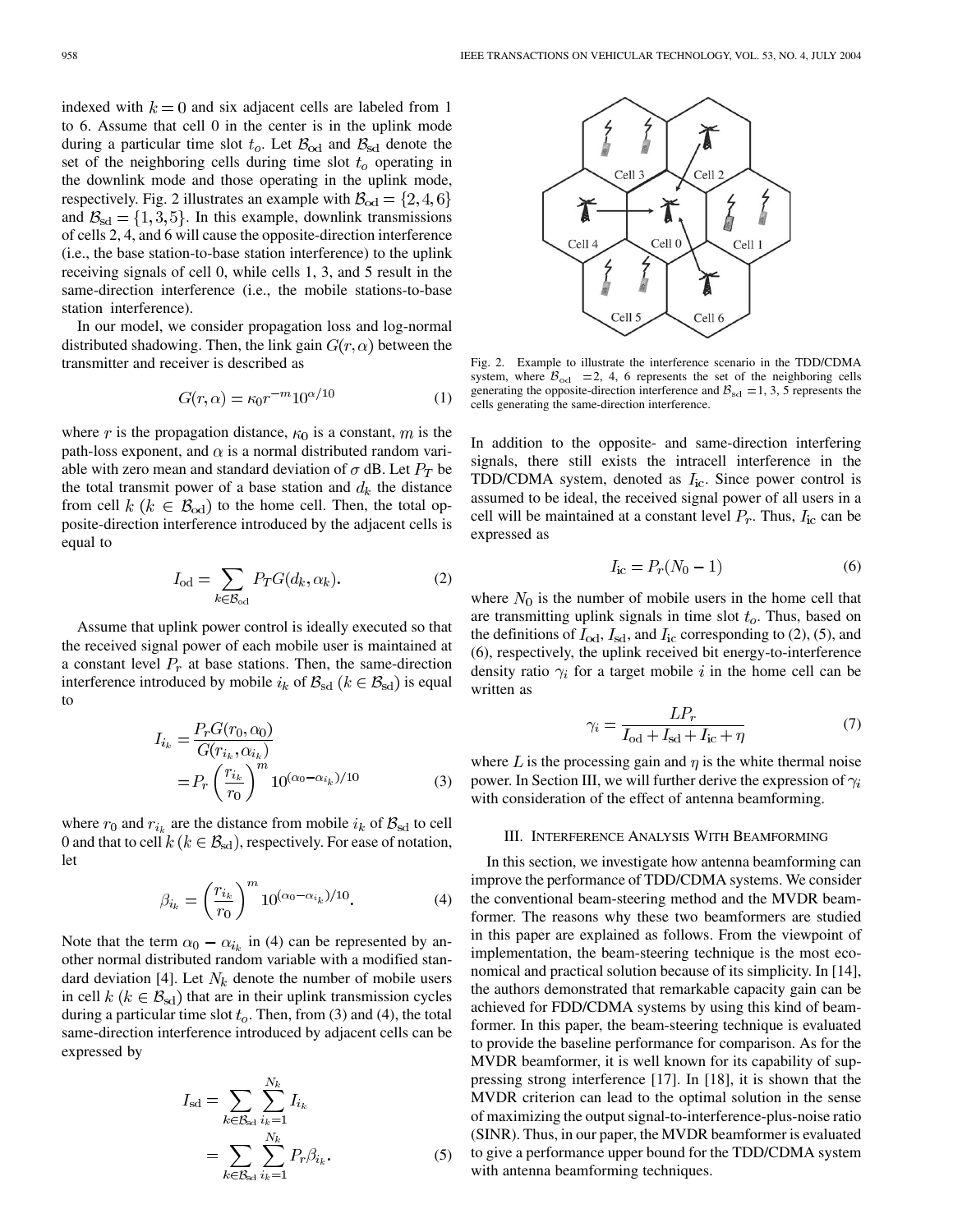

Fig. 3. Receiver block diagram with antenna beamformers.

## *A. Generic Interference Analysis*

To begin with, we first derive the expression of the received bit energy-to-interference density ratio with a generic antenna beamformer. Assume that an  $M$ -element uniform circular array (UCA) is employed at a base station. The array manifold vector (or steering vector) of an UCA is written as [\[17](#page-11-0)]

$$
\mathbf{a}(\theta,\phi) = \frac{1}{\sqrt{M}} \begin{bmatrix} e^{j2\pi l/\lambda \sin\phi \cos\theta} \\ e^{j2\pi l/\lambda \sin\phi \cos(\theta - 2\pi/M)} \\ \vdots \\ e^{j2\pi l/\lambda \sin\phi \cos(\theta - 2\pi(M-1)/M)} \end{bmatrix}
$$
(8)

where l is the radius of the circular antenna array,  $\lambda$  the wavelength,  $\theta$  the azimuth angle, and  $\phi$  the vertical angle. The factor  $1/\sqrt{M}$  in (8) is a normalization factor such that  $a^H a = 1$ , where  $\lbrack \cdot \rbrack^H$  denotes the complex transpose conjugate. In this paper, we assume that  $l$  is equal to half the wavelength and the vertical angle  $\phi$  is equal to  $\pi/2$ .

Let  $\mathbf{x}(t) = [x_1(t), x_2(t), \dots, x_M(t)]^T$  be the received signal vector at an M-element antenna array. Then,  $x(t)$  can be written as

$$
\mathbf{x}(t) = \mathbf{x}_i(t) + \mathbf{x}_{\text{od}}(t) + \mathbf{x}_{\text{sd}}(t) + \mathbf{x}_{\text{ic}}(t) + \mathbf{n}(t) \tag{9}
$$

where  $x_i(t)$  is the desired signal for user i,  $x_{od}(t)$  is the opposite-direction interference,  $\mathbf{x}_{sd}(t)$  is the same-direction interference,  $\mathbf{x}_{ic}(t)$  is the intracell interference, and  $\mathbf{n}(t)$  is the white noise. Specifically,  $\mathbf{x}_{od}(t)$  in (9) is given by

$$
\mathbf{x}_{\text{od}}(t) = \sum_{k \in \mathcal{B}_{\text{od}}} \sqrt{P_T G(d_k, \alpha_k)} \mathbf{b}_k \tag{10}
$$

where  $\mathbf{b}_k$  is the array manifold vector for the signals arriving from cell  $k$  ( $k \in \mathcal{B}_{\text{od}}$ ). Meanwhile,  $\mathbf{x}_{\text{sd}}(t)$ ,  $\mathbf{x}_{\text{ic}}(t)$ , and  $\mathbf{x}_{i}(t)$ can be expressed, respectively, as

$$
\mathbf{x}_{sd}(t) = \sum_{k \in \mathcal{B}_{sd}} \sum_{i_k=1}^{N_k} \sqrt{P_r \beta_{i_k}} u_{i_k} \left( \left\lfloor \frac{t - \tau_{i_k}}{T} \right\rfloor \right)
$$
  
×  $c_{i_k} (t - \tau_{i_k}) \mathbf{a}_{i_k}$  (11)

$$
\mathbf{x}_{ic}(t) = \sum_{i_0 \neq i}^{\infty} \sqrt{P_r} u_{i_0} \left( \left\lfloor \frac{t - \tau_{i_0}}{T} \right\rfloor \right) c_{i_0} (t - \tau_{i_0}) \mathbf{a}_{i_0}
$$
\n(12)

and

$$
\mathbf{x}_{i}(t) = \sqrt{P_r} u_i \left( \left\lfloor \frac{t - \tau_i}{T} \right\rfloor \right) c_i(t - \tau_i) \mathbf{a}_i. \tag{13}
$$

In (11)–(13),  $a_{i_k}$  is the array manifold vector for the signals arriving from mobile  $i_k$  of cell  $k$ ,  $u_{i_k}(\cdot)$  is the bit waveform with a period T,  $\tau_{i_k}$  is the propagation delay,  $c_{i_k}(\cdot)$  is the spreading code, and  $P_r$  and  $\beta_{i_k}$  are already defined in (3) and (4).

Fig. 3 shows the receiver block diagram of an antenna beamformer. In Fig. 3, the received signal  $\mathbf{x}(t)$  for a target user  $i(i=$  $i_1, \ldots, N_0$  is first combined with the beamformer weights  $w_i$ . After weight combining, the output signal  $\mathbf{w}_i^H \mathbf{x}(t)$  is connected to the despreader with processing gain  $L$ . Assume that the code sequences of different users are mutually uncorrelated. Then, the opposite-direction interference  $I_{\text{od}}$  in (2), the same-direction interference  $I_{sd}$  in (5), and the intracell interference  $I_{ic}$  in (6) become

$$
I_{\text{od}} = \sum_{k \in \mathcal{B}_{\text{od}}} P_T G(d_k, \alpha_k) \left\| \mathbf{w}_i^H \mathbf{b}_k \right\|^2 \tag{14}
$$

$$
I_{\rm sd} = \sum_{k \in \mathcal{B}_{\rm sd}} \sum_{i_k=1}^{N_k} P_r \beta_{i_k} \left\| \mathbf{w}_i^H \mathbf{a}_{i_k} \right\|^2 \tag{15}
$$

and

$$
I_{\rm ic} = \sum_{i_0 \neq i}^{N_0} P_r \left\| \mathbf{w}_i^H \mathbf{a}_{i_0} \right\|^2 \tag{16}
$$

respectively.

By substituting  $(14)$ – $(16)$  into  $(7)$ , the bit energy-to-interference density ratio of mobile  $i$  with antenna beamforming becomes

$$
\gamma_i = LP_r \Biggl\{ \sum_{k \in \mathcal{B}_{\text{od}}} P_T G(d_k, \alpha_k) \left\| \mathbf{w}_i^H \mathbf{b}_k \right\|^2 + \sum_{k \in \mathcal{B}_{\text{sd}}} \sum_{i_k=1}^{N_k} P_r \cdot \frac{\beta_{i_k}}{\beta_{i_k}} \cdot \frac{\beta_{i_k}}{\beta_{i_k}} \cdot \frac{\beta_{i_k}}{\beta_{i_k}} \cdot \frac{\beta_{i_k}}{\beta_{i_k}} \cdot \frac{\beta_{i_k}}{\beta_{i_k}} \cdot \frac{\beta_{i_k}}{\beta_{i_k}} \cdot \frac{\beta_{i_k}}{\beta_{i_k}} \cdot \frac{\beta_{i_k}}{\beta_{i_k}} \cdot \frac{\beta_{i_k}}{\beta_{i_k}} \cdot \frac{\beta_{i_k}}{\beta_{i_k}} \cdot \frac{\beta_{i_k}}{\beta_{i_k}} \cdot \frac{\beta_{i_k}}{\beta_{i_k}} \cdot \frac{\beta_{i_k}}{\beta_{i_k}} \cdot \frac{\beta_{i_k}}{\beta_{i_k}} \cdot \frac{\beta_{i_k}}{\beta_{i_k}} \cdot \frac{\beta_{i_k}}{\beta_{i_k}} \cdot \frac{\beta_{i_k}}{\beta_{i_k}} \cdot \frac{\beta_{i_k}}{\beta_{i_k}} \cdot \frac{\beta_{i_k}}{\beta_{i_k}} \cdot \frac{\beta_{i_k}}{\beta_{i_k}} \cdot \frac{\beta_{i_k}}{\beta_{i_k}} \cdot \frac{\beta_{i_k}}{\beta_{i_k}} \cdot \frac{\beta_{i_k}}{\beta_{i_k}} \cdot \frac{\beta_{i_k}}{\beta_{i_k}} \cdot \frac{\beta_{i_k}}{\beta_{i_k}} \cdot \frac{\beta_{i_k}}{\beta_{i_k}} \cdot \frac{\beta_{i_k}}{\beta_{i_k}} \cdot \frac{\beta_{i_k}}{\beta_{i_k}} \cdot \frac{\beta_{i_k}}{\beta_{i_k}} \cdot \frac{\beta_{i_k}}{\beta_{i_k}} \cdot \frac{\beta_{i_k}}{\beta_{i_k}} \cdot \frac{\beta_{i_k}}{\beta_{i_k}} \cdot \frac{\beta_{i_k}}{\beta_{i_k}} \cdot \frac{\beta_{i_k}}{\beta_{i_k}} \cdot \frac{\beta_{i_k}}{\beta_{i_k}} \cdot \frac{\beta_{i_k}}{\beta_{i_k}} \cdot \frac{\beta_{i_k}}{\beta_{i_k}} \cdot \frac{\beta_{i_k}}{\beta_{i_k}} \cdot \frac{\beta_{i_k}}{\beta_{i_k}} \cdot \frac{\beta_{i_k}}{\beta_{i_k}} \cdot \frac{\beta_{i_k}}{\beta_{i_k}} \cdot \frac{\beta_{i_k
$$

Next, we will investigate the effect of two specific beamformer algorithms, i.e., the beam-steering method and the MVDR beamformer.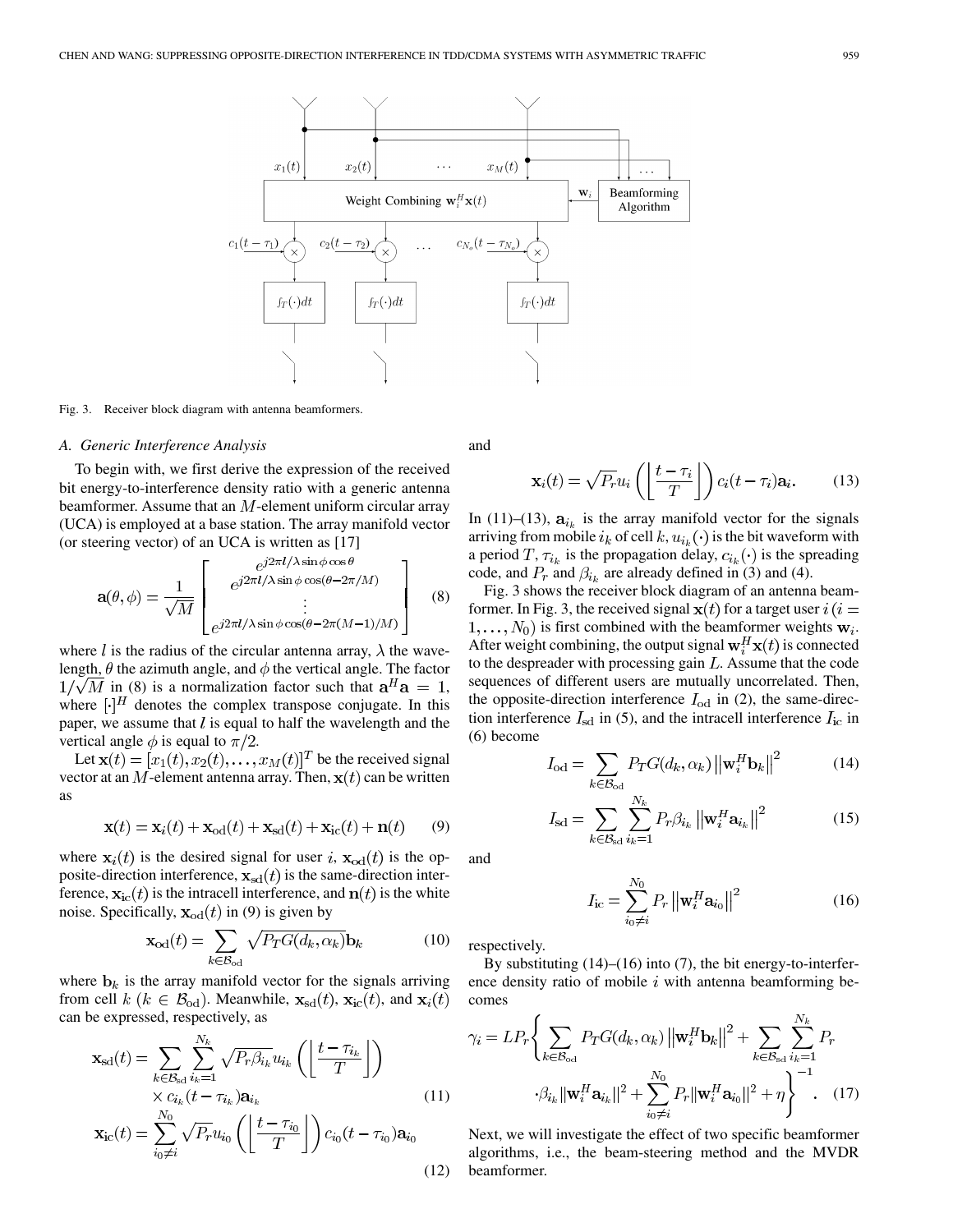## *B. Conventional Beam-Steering Technique (Scheme I)*

Scheme I adopts the conventional beam-steering algorithm. According to the beam-steering method, we know that the beamformer weight  $w_{bs}$  for user i is equal to its array manifold vector [[17\]](#page-11-0), i.e.,

$$
\mathbf{w}_{\mathrm{bs}} = \mathbf{a}_i \tag{18}
$$

where  $a_i$  is defined in (8). As a result, the bit energy-to-interference density ratio after applying beam-steering (denoted as  $\gamma_{\rm bs}$ ) becomes

$$
\gamma_{\rm bs} = LP_r \left\{ \sum_{k \in \mathcal{B}_{\rm od}} P_T G(d_k, \alpha_k) \left\| \mathbf{a}_i^H \mathbf{b}_k \right\|^2 + \sum_{k \in \mathcal{B}_{\rm sd}} \sum_{i_k=1}^{N_k} P_r \right\}
$$

$$
\cdot \beta_{i_k} \left\| \mathbf{a}_i^H \mathbf{a}_{i_k} \right\|^2 + \sum_{i_0 \neq i}^{N_0} P_r \left\| \mathbf{a}_i^H \mathbf{a}_{i_0} \right\|^2 + \eta \right\}^{-1} .
$$
(19)

The effect of utilizing the conventional beam-steering technique (Scheme I) is equivalent to steering a beam of signals concentrating at the desired direction. By controlling the direction of the receiving beam to track the position of the target mobile station, the beam-steering technique can reduce the effective interference thanks to a lesser number of interferers falling within the angle of the established receiving beam. Assume that the interfering mobiles are uniformly distributed in a cell and that  $W$  is the effective beamwidth in radian formed by the beam-steering technique. Then, the terms  $\|\mathbf{a}_i^H\mathbf{b}_k\|^2$ and  $\|\mathbf{a}_i^H \mathbf{a}_{i_k}\|^2$  in (19) can be approximated by a Bernoulli random variable with a successful probability  $W/2\pi$ . Because the opposite-direction interference  $I_{\text{od}}$  and the same-direction interference  $I_{sd}$  are reduced by the factors  $||a_i^H b_k||^2$  and  $\|\mathbf{a}_i^H \mathbf{a}_{i_k}\|^2$ , respectively, the received  $\gamma_{\text{bs}}$  can be improved.

It has been demonstrated that the beam-steering method can significantly improve the performance of FDD/CDMA systems [[14\]](#page-11-0). However, we conjecture that this kind of beam-steering technique may not be good enough to suppress the oppositedirection interference in the TDD/CDMA system. Take Fig. 4 as an example. Fig. 4(a) and (b) illustrate a beam pattern formed by the beam-steering technique from the viewpoints of the whole system and the antenna beam pattern, respectively. In this figure, a triangle-shaped target mobile is located in the center cell. Cells 2, 4, and 6 surround the center cell and generate the opposite-direction interference. From Fig. 4(b), one can see that the conventional beamformer can establish a narrow beam pattern directing toward the target mobile at the angle of  $150^\circ$ . However, this beamformer can only reduce the impact of the opposite-direction interference by smaller antenna gains ranged from 10, 5.6, and 16 dB at the angles of  $60^\circ$ ,  $180^\circ$ , and  $300^\circ$ , respectively. Therefore, the beam pattern of Scheme I may not be good enough to resolve the opposite-direction interference issue for TDD/CDMA systems. This is because the beam-steering technique only directs the main beam toward the desired mobile instead of suppressing the opposite-direction interference from the side lobe. Based on this observation, in the TDD/CDMA system we prefer the MVDR beamformer to the beam-steering technique.



Fig. 4. Illustrative example for a TDD/CDMA system with Scheme I, where the home cell employs beam-steering at the base station. In this example, there are three adjacent cells ( $\mathcal{B}_{\text{od}} = 2, 4, 6$ ) generating the opposite-direction interference to the center cell.

## *C. MVDR Beamformer (Scheme II)*

It is well known that the MVDR beamformer can direct the main receiving beam toward the desired user, while cancelling the strong interference simultaneously. Therefore, we expect that the MVDR beamformer is more suitable to resolve the issue of the opposite-direction interference in the TDD/CDMA system compared with the conventional beam-steering technique. In the following, we will incorporate the effect of the MVDR beamformer into the analysis of the uplink received signals in the TDD/CDMA system.

The goal of the MVDR criteria is to minimize the output power, while maintaining signal strength equal to one in the desired direction. That is, the MVDR beamformer will determine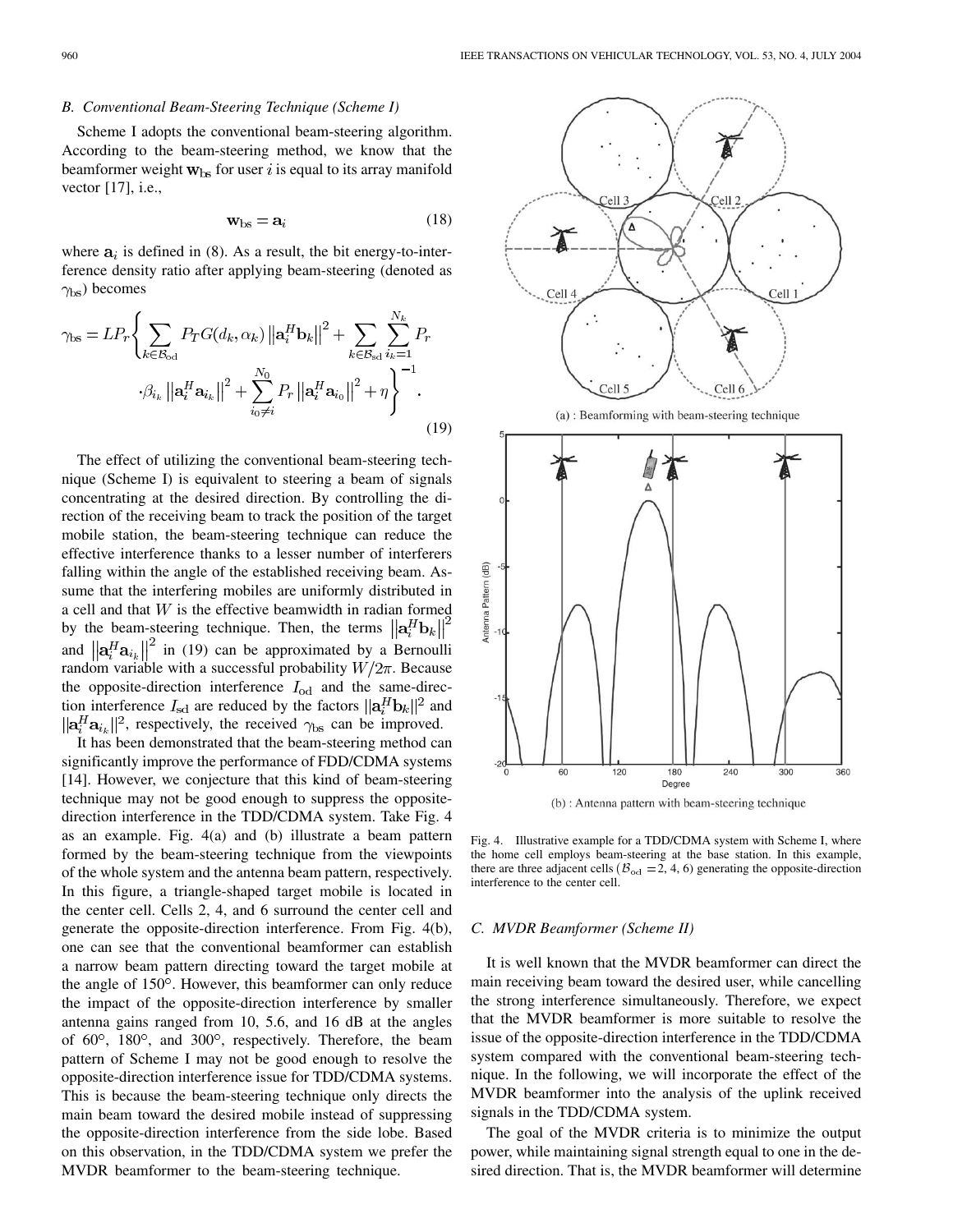

Fig. 5. Illustrative example for a TDD/CDMA system with Scheme II, where the home cell employs the MVDR beamformer at the base station. In this example, there are three adjacent cells  $(\mathcal{B}_{od} = \{2, 4, 6\})$  generating the opposite-direction interference.

the weight factor  $w_{mv}$  of the combining scheme according to the following criteria:

$$
\mathbf{w}_{\text{mv}} = \arg\min_{\mathbf{w}_i} E\left\{ \left\| \mathbf{w}_i^H \mathbf{x} \right\|^2 \right\}
$$
  
s.t. 
$$
\mathbf{w}_i^H \mathbf{a}_i = 1.
$$
 (20)

In (20), the term  $E\left\{ \left\| \mathbf{w}_i^H \mathbf{x} \right\|^2 \right\}$  can be expressed as

$$
E\left\{ \left\| \mathbf{w}_i^H \mathbf{x} \right\|^2 \right\} = \mathbf{w}_i^H \Phi_x \mathbf{w}_i \tag{21}
$$



Fig. 6. Illustrative example for a TDD/CDMA system with Scheme III, where the beam pattern in the center cell is for the uplink reception and those in the neighboring cells  $B_{\text{od}} = 2, 4, 6$  are for the downlink transmission.

where  $\Phi_x$  is the sampled covariance matrix of the received signal  $\mathbf{x}(t)$ , i.e.,  $\Phi_x = E\{\mathbf{x}(t)\mathbf{x}(t)^H\}$ . Referring to (9), can be written as

$$
\Phi_x = P_r \mathbf{a}_i \mathbf{a}_i^H + \Phi_{\text{od}} + \Phi_{\text{sd}} + \Phi_{\text{ic}} + \eta \mathbf{I}
$$
 (22)

where

$$
\Phi_{\text{od}} = \sum_{k \in \mathcal{B}_{\text{od}}} P_T G(d_k, \alpha_k) \mathbf{b}_k \mathbf{b}_k^H \tag{23}
$$

$$
\Phi_{\rm sd} = \sum_{k \in \mathcal{B}_{\rm sd}} \sum_{i_k=1}^{N_k} P_r \beta_{i_k} \mathbf{a}_{i_k} \mathbf{a}_{i_k}^H \tag{24}
$$

and

$$
\Phi_{\rm ic} = \sum_{i_0 \neq i}^{N_0} P_r \mathbf{a}_{i_0} \mathbf{a}_{i_0}^H.
$$
 (25)

Here,  $\Phi_{\rm od}$ ,  $\Phi_{\rm sd}$ , and  $\Phi_{\rm ic}$  denote the signal covariance matrices of the opposite-direction, same-direction, and intracell interferences, respectively.

Applying the Lagrange multiplier approach, one can obtain the MVDR beamformer weight  $w<sub>mv</sub>$  as [\[17](#page-11-0)]

$$
\mathbf{w}_{\rm mv} = \frac{\Phi_x^{-1} \mathbf{a}_i}{\mathbf{a}_i^H \Phi_x^{-1} \mathbf{a}_i}.
$$
 (26)

According to [[17\]](#page-11-0), the total output power after the MVDR beamforming is equal to

$$
E\left\{ \left\| \mathbf{w}_{\text{mv}}^H \mathbf{x} \right\|^2 \right\} = \left( \mathbf{a}_i^H \Phi_x^{-1} \mathbf{a}_i \right)^{-1} . \tag{27}
$$

Then, similar to the derivation of (19), we can first substitute the weight  $w_{mv}$  of (26) into (17) and then refer to (27) to obtain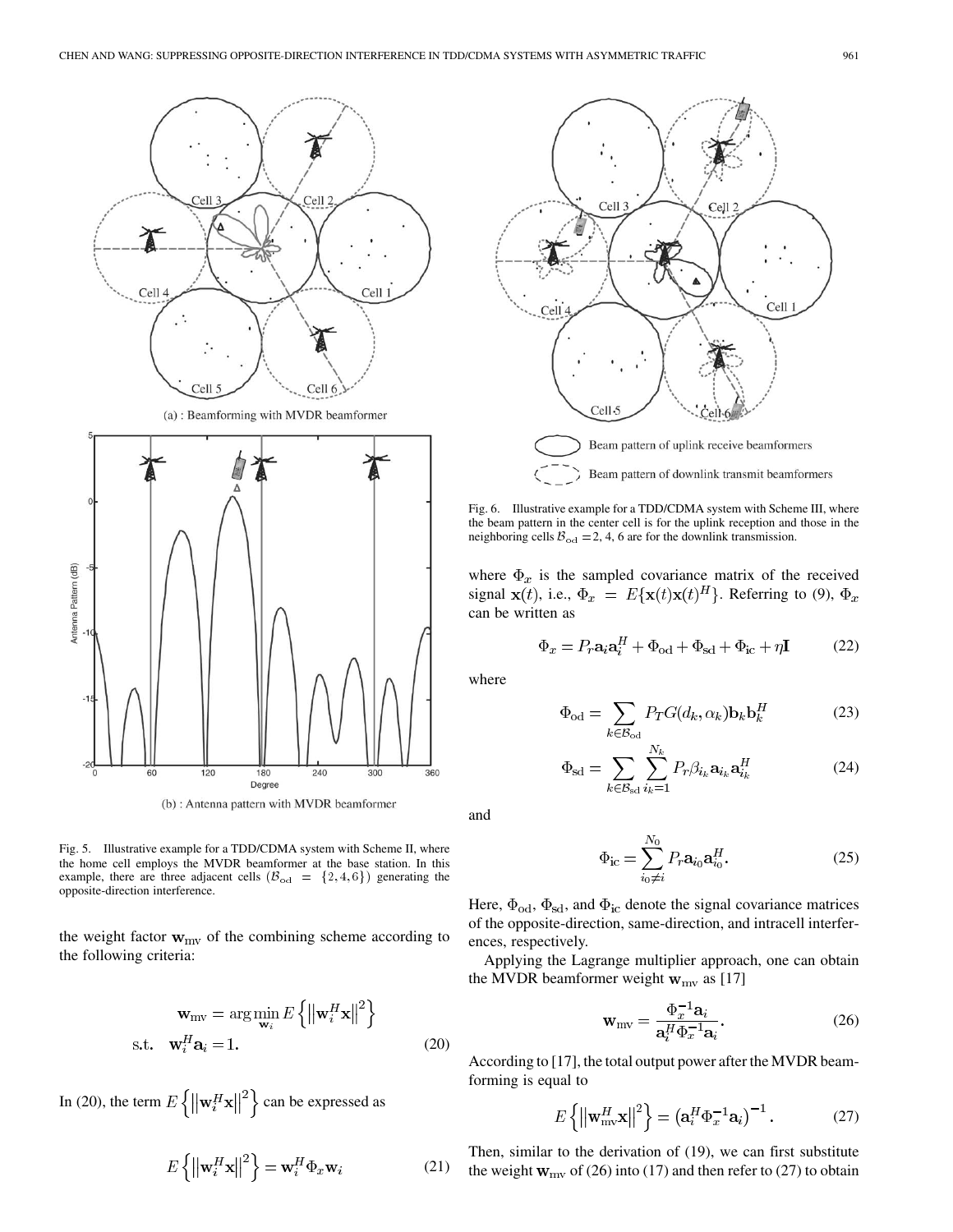| $L = 128$                             |
|---------------------------------------|
| $10\log(\kappa_0) = -128.1, m = 3.76$ |
| $\sigma = 8$ dB                       |
| $R=1$ Km                              |
| $P_T = 8$ W                           |
| $p_{i_k} = 0.4 W$                     |
| $\eta = -112$ dBm                     |
| $P_r/\eta = -1$ dB [5]                |
|                                       |

TABLE I SYSTEM PARAMETERS

the bit energy-to-interference density ratio  $\gamma_{\text{mv}}$  with the MVDR beamformer (Scheme II) as

$$
\gamma_{\rm mv} = \frac{L P_r}{\left(\mathbf{a}_i^H \Phi_x^{-1} \mathbf{a}_i\right)^{-1} - P_r}.\tag{28}
$$

Comparing (22) and (28), we can further simplify  $\gamma_{\text{mv}}$  as

$$
\gamma_{\rm mv} = L \left( \mathbf{a}_i^H \Phi_i^{-1} \mathbf{a}_i \right) \tag{29}
$$

where

$$
\Phi_i = \frac{(\Phi_{\text{od}} + \Phi_{\text{sd}} + \Phi_{\text{ic}} + \eta \mathbf{I})}{P_r}.
$$
\n(30)

In (30),  $\Phi_i$  represents the normalized covariance matrix of the received interference-plus-noise signals.

Since it is not easy to further derive the closed-form expression for  $\gamma_{\rm mv},$  we will evaluate  $\gamma_{\rm mv}$  numerically to demonstrate the advantage of using the MVDR beamformer in TDD/CDMA systems later in Section V. Now, we use Fig. 5 to intuitively explain why the MVDR beamformer outperforms the beamsteering technique in TDD/CDMA systems. Fig. 5(a) and (b) shows a beam pattern of the MVDR beamformer with the same scenario as Fig. 4. Compared to Fig. 4, one can observe that the MVDR beamformer not only directs the beam toward the target mobile at the angle of  $150^\circ$ , but also nullifies the opposite-direction interference at the arrival angles of  $60^{\circ}$ ,  $180^{\circ}$ , and  $300^{\circ}$ . Note that to obtain the weights of the MVDR beamformer, it only requires the knowledge of the direction of arrival (DoA) from the target mobile. In our work, we assume that the information of DoA of the target mobile is available, which can be obtained by the DoA estimation algorithms, such as in [[13\]](#page-11-0) and [[19\]](#page-11-0).

The superiority of MVDR beamforming in suppressing strong interference requires that the signal and interference are uncorrelated. In the multipath environment, the correlation between the desired signal and its multipath arrivals (regarded as interference) may seriously degrade the output signal-to-interference ratio performance. Several techniques to desensitize the correlation of the signal and interference in the received covariance matrix can be found in [[19](#page-11-0)]. Fortunately, in the CDMA system, the delayed arrivals of the desired signal can be resolved by temporal filtering of RAKE receivers. Thus, using a two-dimensional (2-D) spatial-temporal architecture with each branch for an individual delayed path, the MVDR algorithm can still work well and even capture more energy of the desired signal in the multipath environment [\[20\]](#page-11-0), [\[22](#page-11-0)], [[23\]](#page-11-0).

# IV. DOWNLINK BEAMFORMING

In this section, we discuss how to improve the performance of the TDD/CDMA system further by exploiting the synergy of adopting both the downlink transmitting and uplink receiving beamforming simultaneously. Note that in TDD systems, due to channel reciprocity between the downlink and uplink, downlink beamforming can be implemented easily by taking advantage of the estimated parameters from uplink signals. The benefits of incorporating downlink transmitting beamforming can be illustrated by an example shown in Fig. 6. In this figure, the beam pattern of the center cell is for the uplink reception, while the beam patterns of the neighboring cells are for the downlink transmission. Assume that a simple downlink beam-steering technique has been adopted at the base stations of cells 2, 4, and 6. Obviously, the impacts of the opposite-direction interference signals from cells 2, 4, and 6 are alleviated because of weaker power radiating toward the direction of the home cell.

## *A. Joint Downlink and Uplink Beam-Steering (Scheme III)*

Now we evaluate the effect of Scheme III, where the beamsteering method is adopted for both the downlink transmission and uplink reception at base stations. With downlink transmitting beamforming, the opposite-direction interference  $\tilde{\mathbf{x}}_{od}(t)$  2 introduced by the neighboring cells can be modified from (10). That is

$$
\tilde{\mathbf{x}}_{\text{od}}(t) = \sum_{k \in \mathcal{B}_{\text{od}}} \sum_{i_k=1}^{N_k} \sqrt{p_{i_k} G(d_k, \alpha_k)} \left\| \tilde{\mathbf{w}}_{i_k}^H \tilde{\mathbf{b}}_k \right\|
$$

$$
\times u_{i_k} \left( \left\lfloor \frac{t - \tau_{i_k}}{T} \right\rfloor \right) c_{i_k} (t - \tau_{i_k}) \mathbf{b}_k \quad (31)
$$

where  $\tilde{\mathbf{b}}_k$  is the array manifold vector of the signal transmitting from cell  $k$  ( $k \in \mathcal{B}_{\text{od}}$ ),  $\tilde{\mathbf{w}}_{i_k}$  is the downlink beamformer weight of mobile  $i_k$ ,  $N_k$  is the number of mobile users in the downlink cycle, and  $p_{i_k}$  is the transmission power allocated to the mobile  $i_k$  from a base station. Then, the opposite-direction interference  $I_{\rm od}$  at the output of the receive beamformer can be modified from  $(14)$  as

$$
\tilde{I}_{\text{od}} = \sum_{k \in \mathcal{B}_{\text{od}}} \sum_{i_k=1}^{\tilde{N}_k} p_{i_k} G(d_k, \alpha_k) \left\| \tilde{\mathbf{w}}_{i_k}^H \tilde{\mathbf{b}}_k \right\|^2 \left\| \mathbf{w}_i^H \mathbf{b}_k \right\|^2.
$$
 (32)

Note that  $P_T = \sum_{i=1}^{N_k} p_{i_k}$  is the total transmitter power of a base station. Comparing (32) with (14), one can observe that <sup>2</sup>We add a word about notations. When  $\lceil \cdot \rceil$  is used as superscripts, they denote

the case when downlink beam-steering is applied.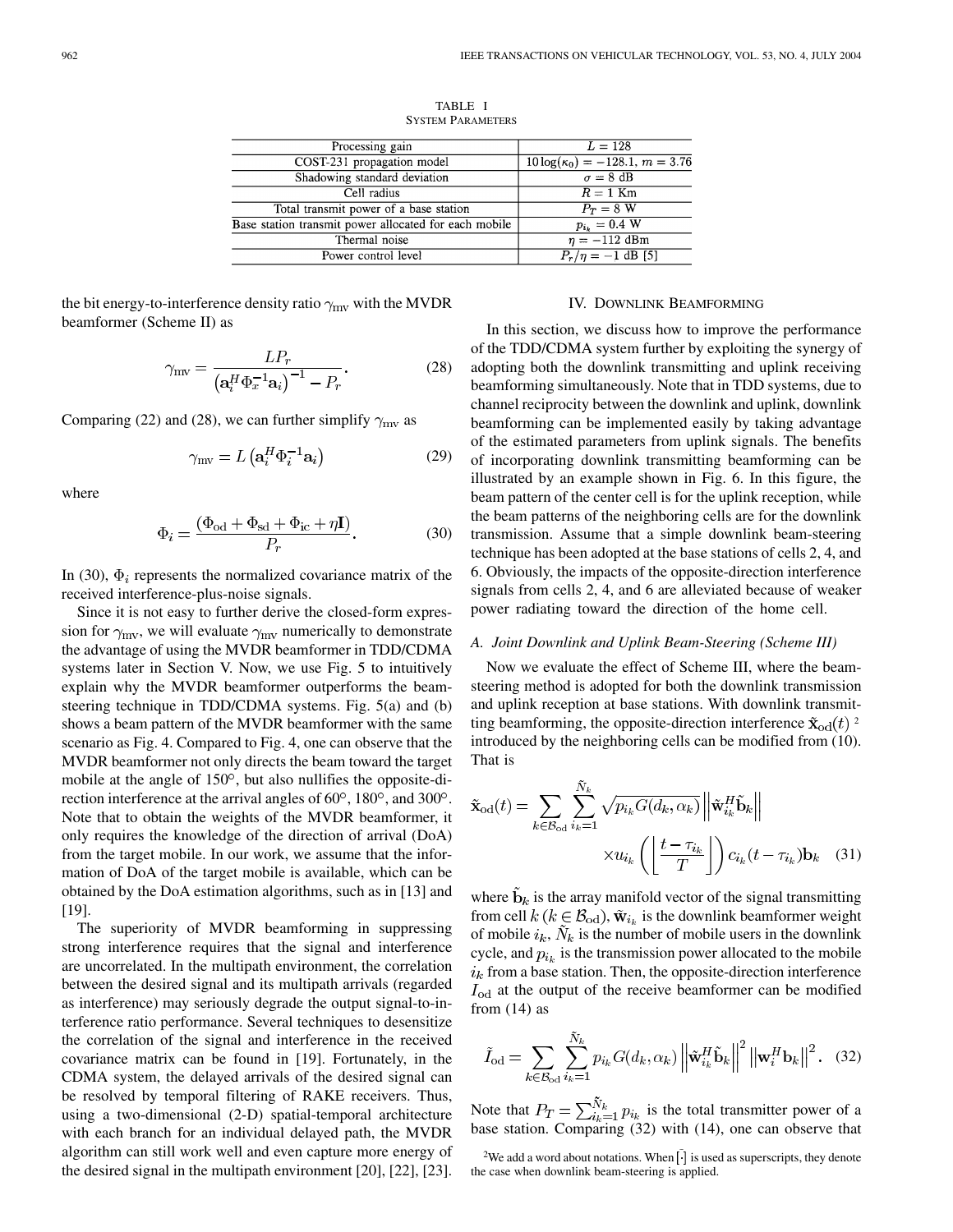

Fig. 7. Uplink performance comparison of Schemes I and II with different numbers of antenna elements (denoted as M). Note that, in this case, the number of cells generating the opposite-direction interference is equal to three.

after incorporating downlink transmitting beamforming, the effective radiation power that causes the opposite-direction interference from cell  $k$  ( $k \in \mathcal{B}_{\text{od}}$ ) can be reduced from  $P_T$  to a smaller value

$$
\tilde{P}_T = \sum_{i_k=1}^{N_k} p_{i_k} \left\| \tilde{\mathbf{w}}_{i_k}^H \tilde{\mathbf{b}}_k \right\|^2.
$$
 (33)

From (18), we know that the downlink beamformer weight for mobile  $i_k$  of cell  $k$  ( $k \in \mathcal{B}_{od}$ ) is given by

$$
\tilde{\mathbf{w}}_{i_k} = \tilde{\mathbf{a}}_{i_k} \tag{34}
$$

where  $\tilde{a}_{i_k}$  is the array manifold vector of the signal transmitting from cell k to its serving mobile  $i_k$  ( $k \in \mathcal{B}_{\text{od}}$ ). Due to the reciprocity of TDD channels,  $\tilde{\mathbf{a}}_{i_k}$  can be approximated by modifying  $a_{i_k}$ , which is already obtained in the uplink beamforming. Replacing  $P_T$  of (19) with the effective radiated power  $P_T$  of (33), we can obtain the bit energy-to-interference density ratio  $\tilde{\gamma}_{\rm bs}$  of Scheme III as

$$
\tilde{\gamma}_{\text{bs}} = LP_r \Bigg\{ \sum_{k \in \mathcal{B}_{\text{od}}} \sum_{i_k=1}^{\tilde{N}_k} p_{i_k} G(d_k, \alpha_k) \left\| \tilde{\mathbf{a}}_{i_k}^H \tilde{\mathbf{b}}_k \right\|^2 \times \left\| \mathbf{a}_i^H \mathbf{b}_k \right\|^2 + \sum_{k \in \mathcal{B}_{\text{sd}}} \sum_{i_k=1}^{\tilde{N}_k} P_r \beta_{i_k} \left\| \mathbf{a}_i^H \mathbf{a}_{i_k} \right\|^2 \right. \\ \left. + \sum_{i_0 \neq i}^{\tilde{N}_0} P_r \left\| \mathbf{a}_i^H \mathbf{a}_{i_0} \right\|^2 + \eta \Bigg\}^{-1} . \tag{35}
$$

# *B. Joint Downlink Beam-Steering and Uplink MVDR Beamformer (Scheme IV)*

In the following, we derive the bit energy-to-interference density ratio  $\tilde{\gamma}_{mv}$  for Scheme IV. In Scheme IV, a base station transmits downlink signals through the beam-steering process, while in the uplink reception the MVDR beamformer is applied. Let  $\Phi_{\rm od}$  represent the signal covariance matrix of the opposite-direction interference. Then,  $\Phi_{\text{od}}$  can be obtained by replacing  $P_T$ of (23) with  $\tilde{P}_T$  of (33). That is

$$
\tilde{\Phi}_{\text{od}} = \sum_{k \in \mathcal{B}_{\text{od}}} \sum_{i_k=1}^{\tilde{N}_k} p_{i_k} G(d_k, \alpha_k) \left\| \tilde{\mathbf{w}}_{i_k}^H \tilde{\mathbf{b}}_k \right\|^2 \mathbf{b}_k \mathbf{b}_k^H \qquad (36)
$$

where  $\tilde{\mathbf{w}}_{i_k} = \tilde{\mathbf{a}}_{i_k}$ , as in (34). Substituting (36) into (30), we can obtain the normalized covariance matrix  $\Phi_i$  of the total interference plus noise as

$$
\tilde{\Phi}_i = \frac{(\tilde{\Phi}_{od} + \Phi_{sd} + \Phi_{ic} + \eta \mathbf{I})}{P_r}.
$$
\n(37)

Finally, replacing  $\Phi_i$  of (29) with  $\tilde{\Phi}_i$  of (37), we can obtain  $\tilde{\gamma}_{mv}$ for Scheme IV as

$$
\tilde{\gamma}_{\text{mv}} = L\left(\mathbf{a}_i^H \tilde{\Phi}_i^{-1} \mathbf{a}_i\right). \tag{38}
$$

Note that in both Schemes III and IV, the conventional beam-steering technique is used for downlink transmitting beamforming. One may wonder why the MVDR beamforming is not applied in the downlink transmitting beamforming. We will discuss this issue in the following. Unlike the uplink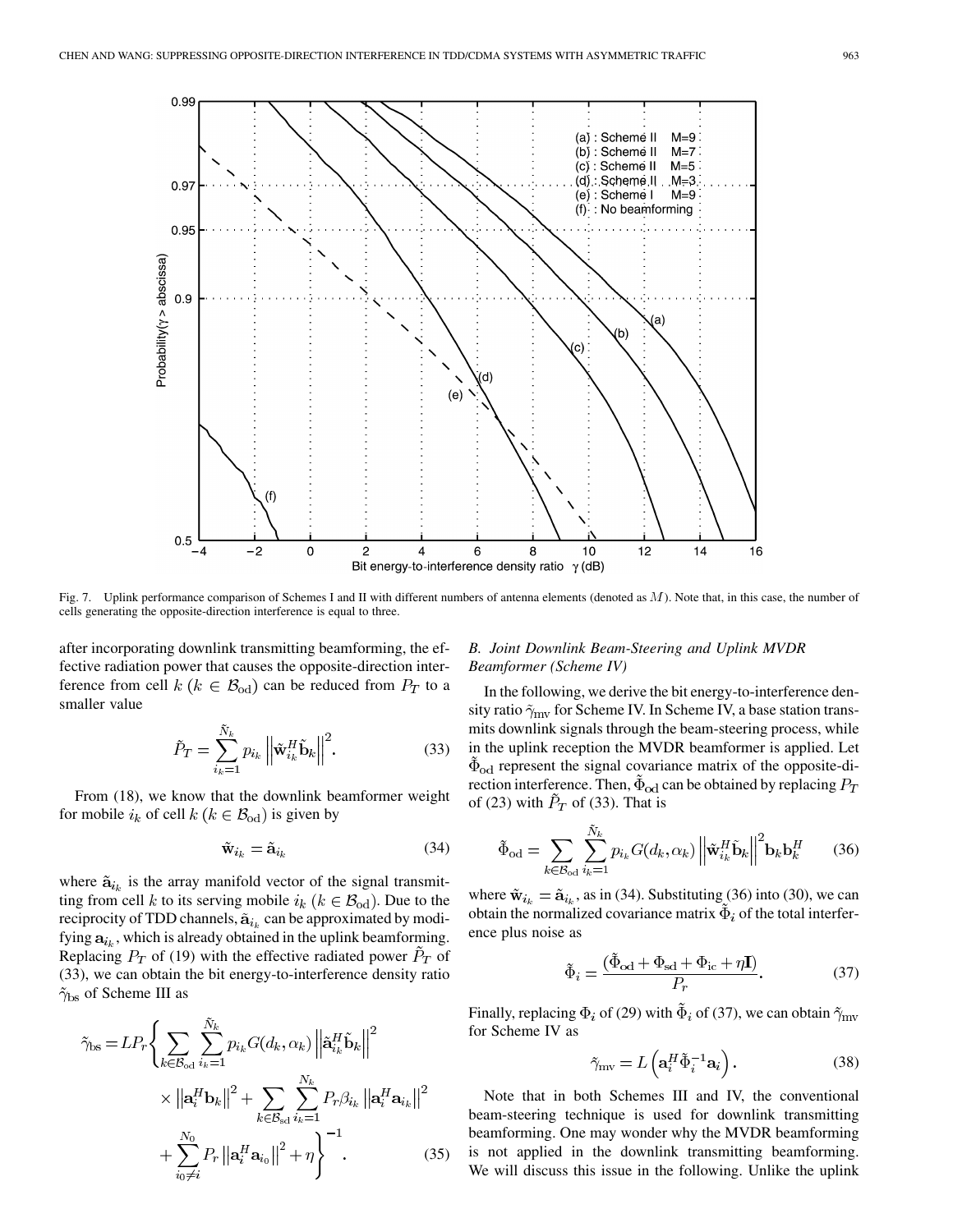

Fig. 8. Uplink performance comparison of Schemes I and II with different numbers of cells generating the opposite-direction interference (denoted as B). Note that, in this case, the number of antenna elements is equal to nine.

receiving beamformer, which does not impose any negative impacts on other users, the downlink transmitting beamformer may possibly exacerbate the downlink performance of other users. For example, consider the receiving MVDR beam pattern of Fig. 5, where the main beam is directing to the desired user at the angle of  $150^{\circ}$  and three nulls at the angles of  $60^{\circ}$ ,  $180^{\circ}$ , and 300°. It is noteworthy that compared to the conventional beam-steering technique, the uplink MVDR beamformer place the nulls at the directions of interfering sources at the cost of increasing the magnitude of side lobes. Thus, because of higher amplitude in the side lobes, the downlink MVDR transmitting beamforming may cause strong interference to other mobiles, e.g., the mobile at the angle of  $93^\circ$  in Fig. 5. From this observation, we believe that it is not feasible to apply the weight obtained in the uplink MVDR beamforming straightforwardly for downlink transmitting beamforming. To determine the optimal weights of downlink transmitting beamforming is a complicated issue [[15\]](#page-11-0), [\[16](#page-11-0)] and beyond the scope of this paper. Here, we only consider the suboptimal beam-steering technique for downlink beamforming. In Section V, we will show that, even with this kind of simple downlink beam-steering technique, the performance of the TDD/CDMA system can be significantly improved.

## V. NUMERICAL RESULTS

This section demonstrates the performance results of the four aforementioned different beamforming techniques. We consider a TDD/CDMA multicellular system, where all cells provide asymmetric traffic services based on their own traffic requirements. Through simulation, we evaluate the bit energy-to-interference density ratio  $\gamma$  for Schemes I–IV according to (19), (29), (35), and (38), respectively. The number of active users in every cell is set to 20 during one time slot, i.e.,  $N_k = N_k = 20$ . In all simulations, we assume that mobiles are uniformly distributed and the other system parameters used in simulation are listed in Table I.

## *A. Performance of Uplink Beamforming*

Fig. 7 compares the uplink performance of Schemes I and II. In Scheme I, beam-steering is applied to suppress the opposite-direction interference, while Scheme II adopts the MVDR beamformer. We define the reliability function  $p$  as the complementary cumulative distribution function (cdf) of  $\gamma$ , i.e.,  $p =$ 1-Prob $\{\gamma \leq \gamma_{\rm th}\}\,$ , where  $\gamma_{\rm th}$  is the required bit energy-to-interference density ratio. In the figure, curves (a)–(d) show the performances of the MVDR beamformer with different number of antenna elements, whereas curve (e) shows the performance of the beam-steering technique. For comparison, the performance without using any beamforming technique is shown in curve (f). In this figure and hereafter,  $B = |\mathcal{B}_{od}|$  denotes the number of surrounding cells generating the opposite-direction interference. Let us focus on the case when  $\gamma_{\text{th}} = 7$  dB and  $p = 90\%$ . From curves (a), (b), and (c), one can find that the uplink MVDR beamformer with antenna elements  $M = 9, 7$ , and 5 can have satisfactory performance. Because in our simulation scenario there are three neighboring cells generating the strong opposite-direction interference, it is necessary to have at least four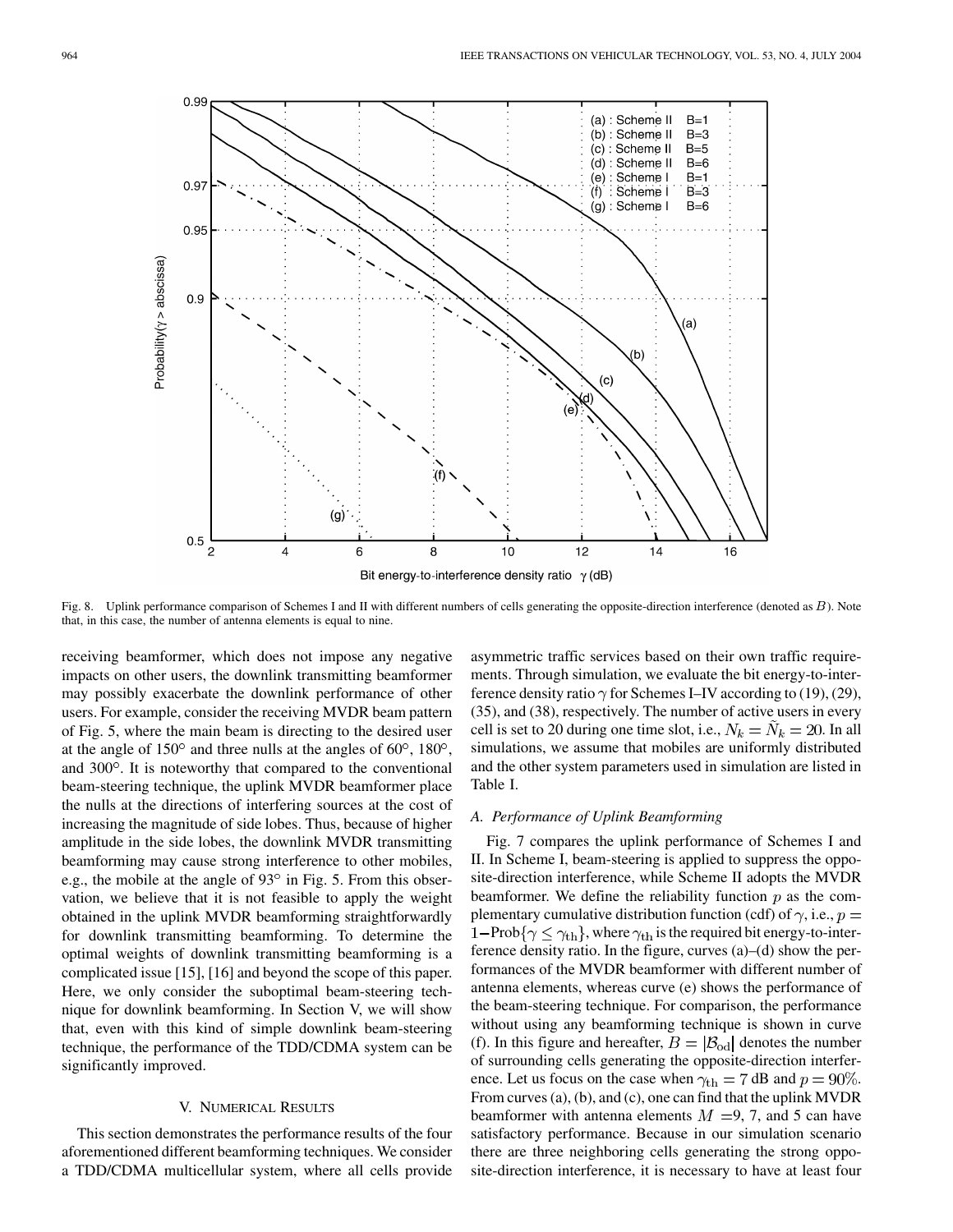

Fig. 9. Performance improvements by implementing downlink transmitting beamformer in the surrounding base stations, where the number of cells generating the opposite-direction interference equal to six and the number of antenna elements equal to nine.

antenna elements in the MVDR beamformer to place enough nulls to suppress the three strong interfering signals. By contrast, from curve (e) one can see that even with nine antenna elements, Scheme I still cannot yield any feasible solution to overcome the opposite-direction interference.

Fig. 8 compares the performances of Schemes I and II with different numbers of cells generating the opposite-direction interference. With nine antenna elements  $(M=9)$ , curves (e)–(g) and (a)–(d) show the performances of Schemes I and II, respectively. Assume that the required reliability  $p$  is equal to 90%. We find that when we increase the number of neighboring cells generating the opposite-direction interference from one to three, the 90th percentile of  $\gamma$  in Scheme II degrades 3 dB, whereas in Scheme I the 90th percentile of  $\gamma$  degrades 6 dB. Thus, we can conclude that, as compared to the conventional beam-steering method, the MVDR beamformer is less sensitive to the increase of the number of cells generating the opposite-direction interference.

## *B. Performance of Downlink Beamforming*

Fig. 9 demonstrates the performance improvements by adopting downlink transmitting beamforming. One can find that when the downlink transmitting beam-steering method is employed, both Schemes III and IV improve the performance of the TDD/CDMA system significantly as compared to Schemes I and II, respectively. Compared to Scheme II [curve (b)], Scheme IV can improve the 90th percentile of  $\gamma$  from 8.74 to 11.94 dB [curve (d)]. Note that Scheme IV adopts both the downlink transmitting beam-steering and uplink receiving MVDR beamformers, while Scheme II only utilizes the MVDR beamformer in the uplink reception. For Scheme I, the 90th percentile of  $\gamma$  is -0.76 dB [curve (a)], while for Scheme III the 90th percentile of  $\gamma$  is improved to 5.36 dB [curve (c)].

Fig. 10 demonstrates the impacts of the four aforementioned beamforming techniques in TDD/CDMA systems against the increase of the number of cells generating the opposite-direction interference. One can see that Scheme IV is least sensitive to the increase of the number of cells causing the opposite-direction interference. Let us consider the case when the required  $\gamma_{\text{th}}$  is equal to 7 dB. One can observe that the reliability function with Scheme IV is slightly degraded to 98% as  $B$  increases from zero to six. However, for Scheme III the reliability function is degraded to 84%. Note that Scheme II can also be an effective approach to suppress the opposite-direction interference since its reliability is still higher than 90%.

## *C. Discussion*

To determine which beamforming scheme should be used in TDD/CDMA systems is a complicated tradeoff issue between performance improvements and implementation costs. Scheme IV, using the uplink MVDR beamforming and downlink transmitting beam-steering, can effectively suppress the opposite-direction interference, thereby providing greater flexibility in delivering asymmetric traffic services. In Scheme IV, every TDD/CDMA cell can *independently* designate traffic patterns for either uplink or downlink modes in every time slot according to its own rate of traffic asymmetry. On the other hand, using a simpler beam-steering method in both the uplink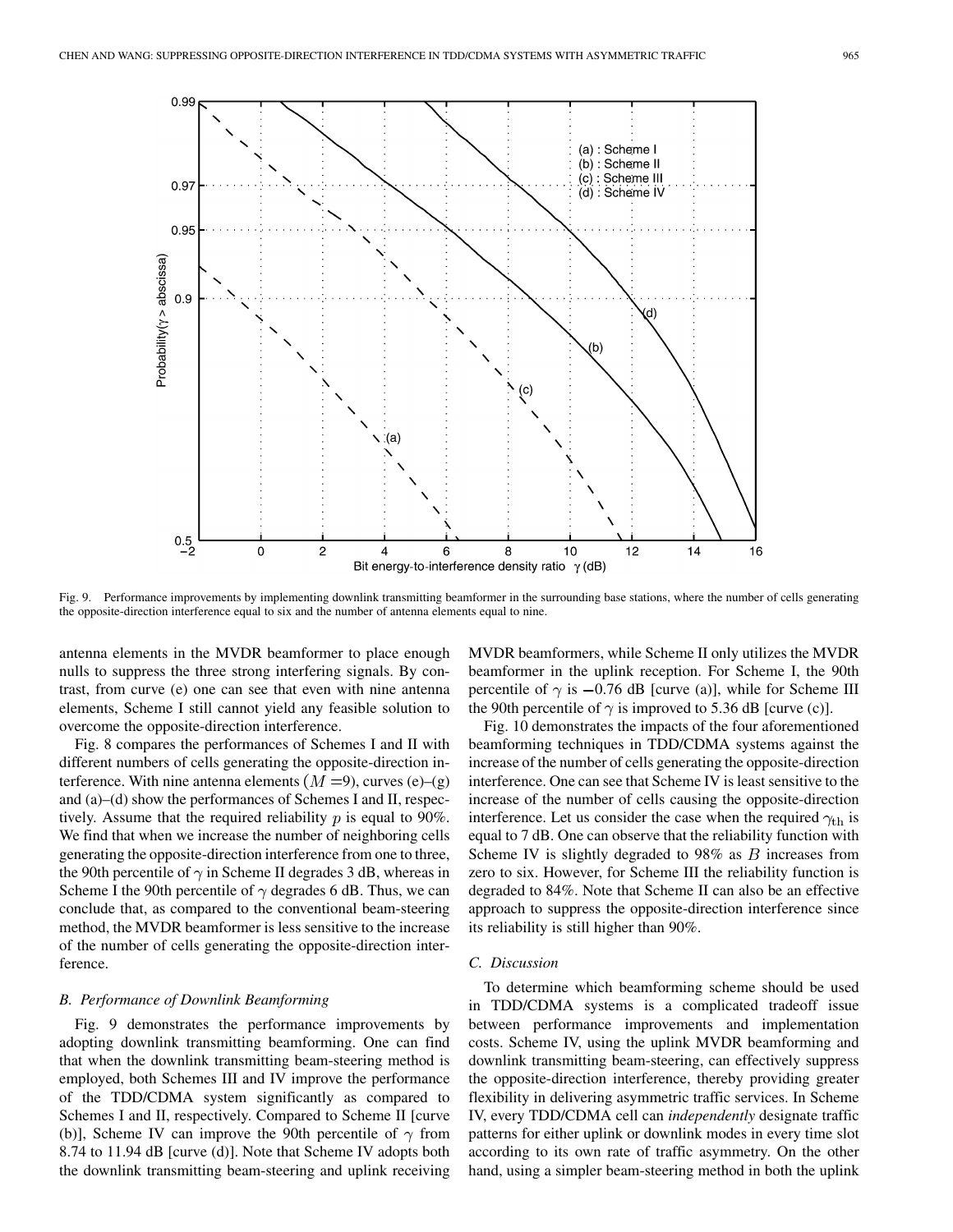

Number of neighboring cells generating the opposite direction interference

Fig. 10. Performance comparison of four beamforming schemes with different numbers of cells generating the opposite-direction interference, where an antenna array with nine elements is deployed at base stations.

reception and downlink transmission, Scheme III provides satisfactory performance only when the number of cells generating the opposite-direction interference is not large. Thus, it is suggested to combine Scheme III with other sectorization or channel-assignment techniques to reduce the number of cells generating the opposite-direction interference.

Scheme II is another effective technique to reduce the impact of the opposite-direction interference. Recall that Scheme II utilizes the MVDR beamforming only in the uplink. Note that the performance of Scheme II is better than Scheme III, but worse than Scheme IV. As remarked earlier, the extra cost of implementing downlink transmitting beam-steering may not be very high. If so, Scheme IV will be a better choice than Scheme II, provided that the MVDR beamformer has already been adopted in the uplink. As for Scheme I, it is shown that only using beam-steering in the uplink cannot provide acceptable performance.

Although in this paper we concentrate on the uplink performance of TDD/CDMA systems, antenna beamforming can also be exploited to improve the downlink performance. For example, by taking advantage of the reciprocity of TDD channels, downlink transmitting beamforming from neighboring base stations can lower the effective interfering power to the mobile station in the home cell. Furthermore, when the mobile station is employed with a small number of array sizes [[24\]](#page-11-0), [[25\]](#page-11-0), the downlink performance can be further enhanced with beamforming techniques similar to Schemes III and IV.

# VI. CONCLUSION

In this paper, we have investigated the effects of beamforming techniques from the perspective of suppressing the opposite-direction interference to improve the uplink performance of TDD/CDMA systems. We exploit the synergy of combining the downlink transmitting and uplink receiving beamforming to search a feasible scheme to resolve the opposite-direction interference from a network viewpoint. Based on our numerical results, we can draw the following conclusions.

- Schemes IV, which adopts the MVDR beamformer in the uplink and the beam-steering in the downlink, can effectively suppress the strong opposite-direction interference of TDD/CDMA systems, thereby allowing every cell to provide asymmetric traffic services with different rates of traffic asymmetry.
- Scheme III, which adopts the beam-steering method in both the downlink transmission and uplink reception, can provide satisfactory performance when the number of cells generating the opposite-direction interference is not large. When combined with other sectorization or channel-assignment techniques, Scheme III can be a very effective mechanism to overcome the opposite-direction interference in the TDD/CDMA system with lower implementation costs.
- If only the uplink beamforming is considered, the MVDR beamformer (Scheme II) instead of the conventional